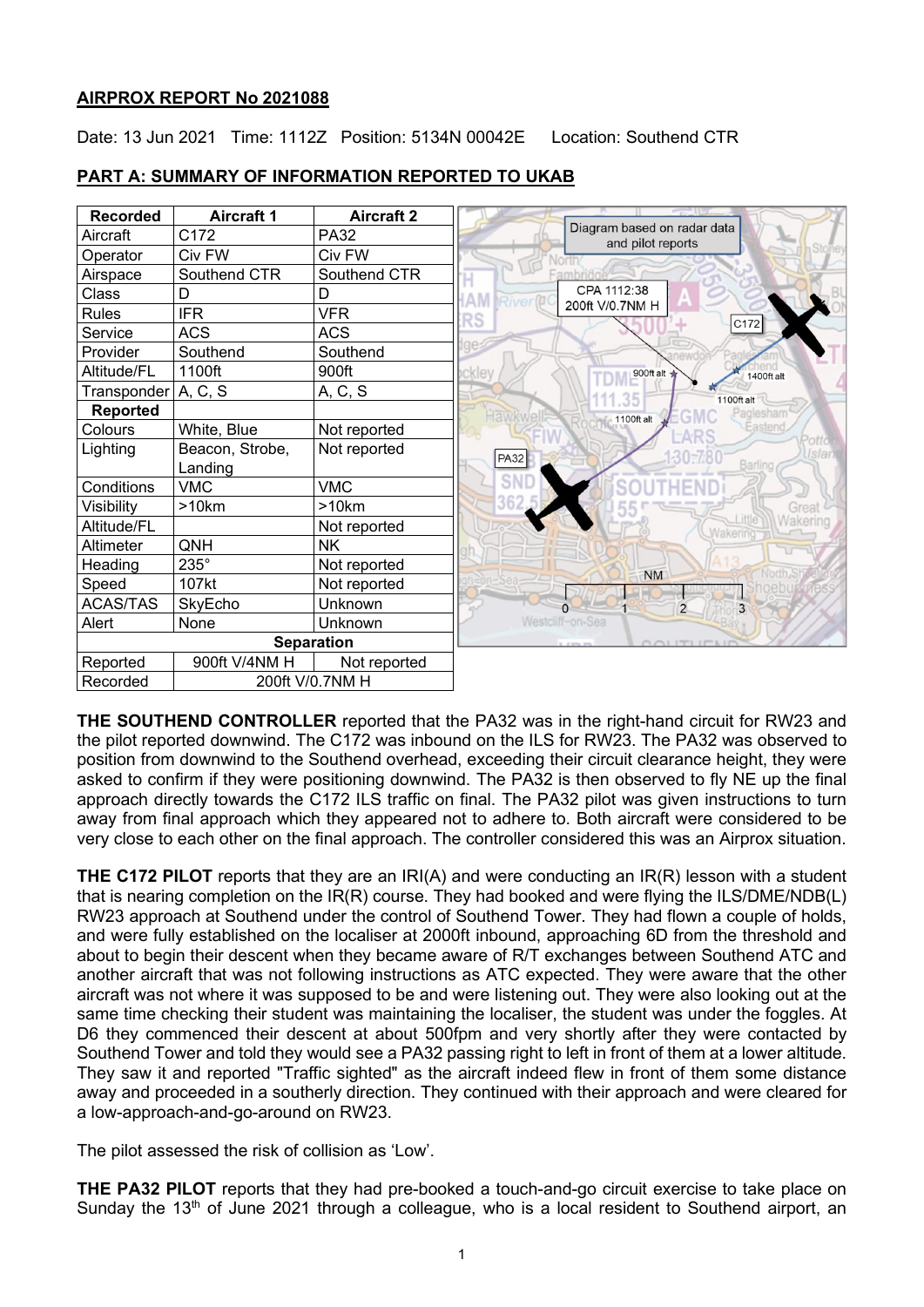experienced pilot and was flying with them at the time. The touch-and-go was to take place at around 1100Z. They had established contact with Southend Approach and announced themselves for the arranged touch-and-go, part of the initial contact was to request joining instructions, which the controller gave with a right turn after take-off. Whilst in the climb and mid-downwind, at 800ft and still climbing before levelling, the controller 'yelled' that they were on an intercept course with another aircraft that had reported final, which neither of them heard or saw, and that it was at a close proximity to their position. The controller's call was abrupt and [they believed] sounded very nervous with no self-control, the way the controller spoke was in no way an experienced or helpful individual. Regardless, a left turn was initiated.

## **Factual Background**

The weather at Southend was recorded as follows:

EGMC 131050Z 19005KT 100V260 CAVOK 23/12 Q1027

## **Analysis and Investigation**

## **Southend Investigation Summary**

Both aircraft were being provided with an Aerodrome Control Service and the PA32 pilot had received and correctly read back a circuit clearance. The reason the PA32 pilot turned towards the overhead is unknown. The Aerodrome ATCO was alert to the potential confliction and issued instructions to de-conflict the traffic. Traffic Information was passed to both parties. The C172 pilot reported visual with the PA32 at about 1NM range. At this point the PA32 pilot was complying with their instruction and turning away from the final approach track. The pilot of the PA32 did not comply with the ATC clearance on a number of occasions. Ultimately this resulted in the pilot flying a nonstandard and potentially dangerous manoeuvre from the downwind position towards the overhead and then up final approach into conflict with traffic on the ILS approach. Due to the weather conditions and the sighting from the C172 pilot, the risk of collision was considered to be low.

## **CAA ATSI**

The C172 was in the Southend hold in preparation for a procedural ILS to RW23. The PA32 pilot had been cleared to route from outside of the Southend CTR for a straight-in approach to RW23 VFR. Both aircraft were initially with Southend Director. The C172 pilot was cleared to commence the procedural ILS at 2500ft at 1059:00 and the PA32 pilot's level, previously restricted to a maximum of 2000ft was reduced to *"not above"* 1500ft. At 1101:58 the Southend Director advised the PA32 pilot that *"there's a C172 leaving the Southend overhead, 2500ft to the northeast. He'll be descending to 2000ft"*. The PA32 pilot acknowledged the Traffic Information.

At 1102:15 the C172 pilot reported *"beacon outbound"* and confirmed that their intention after the approach was to return to [their base airfield] VFR. At 1103:12 the PA32 pilot was transferred to Southend Tower.

At 1103:38 the PA32 reported on the Tower frequency and was instructed to report *"long final",* which the pilot acknowledged, before then being passed their clearance into the circuit; *"after departure, cleared into a right-hand circuit VFR, not above 1000ft"* which was read-back by the pilot (omitting the flight rules). At 1103:42 the Southend Director passed Traffic Information on the PA32 to the C172 pilot which was acknowledged.

Having previously reported on long final and been instructed to continue their approach, the PA32 pilot was subsequently cleared for their touch-and-go at 1107:52.

The C172 pilot reported base-turn complete at 1108:54 and was transferred to the Tower controller at 1108:58. After initial contact with the Tower, the C172 pilot was instructed to continue their approach and was given the surface wind at 1109:12. At 1110:47, having completed a touch-andgo, the PA32 pilot was instructed to *"report ready for base, traffic's a C172, 5 mile final"*. The PA32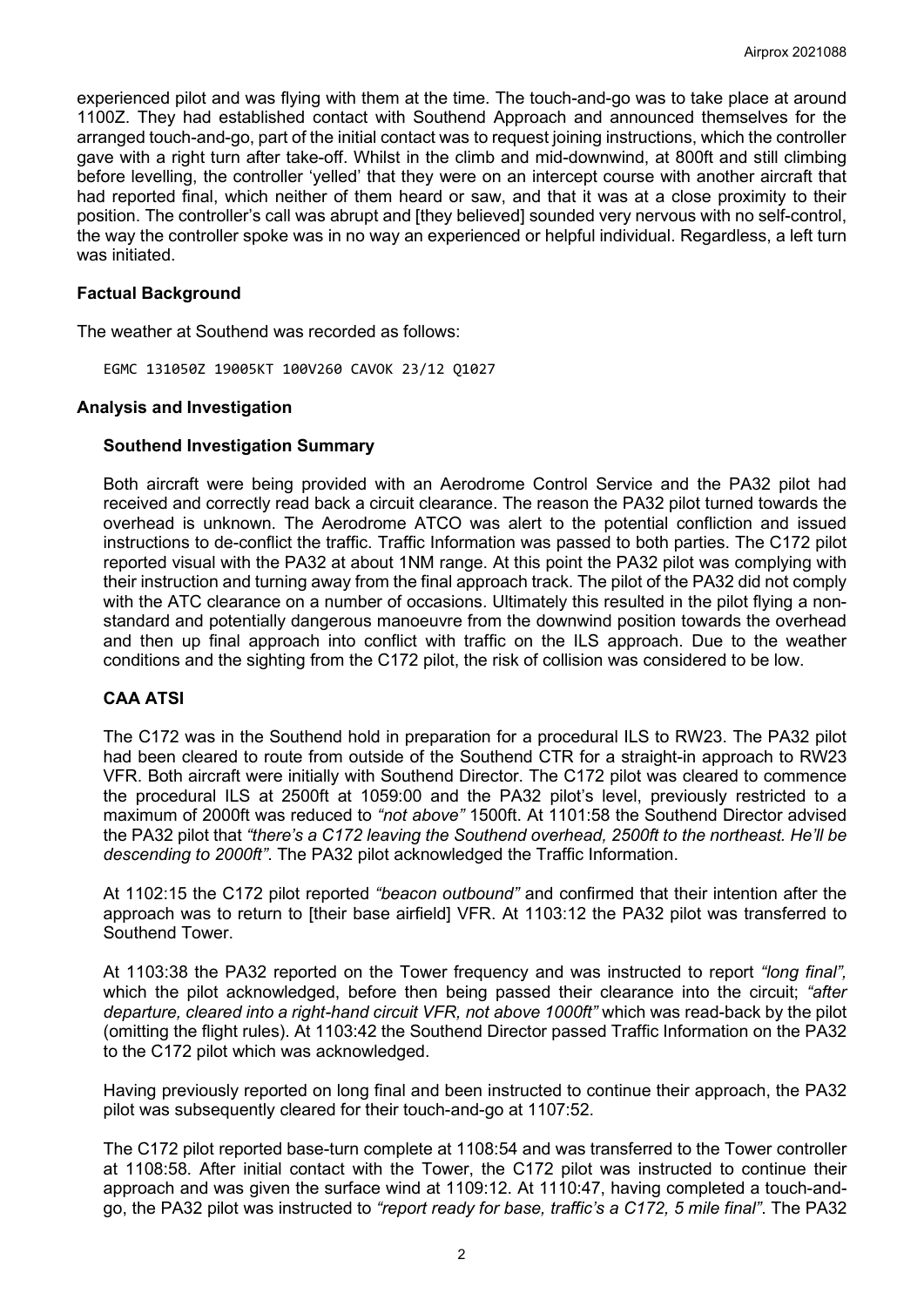pilot replied *"er, we are ready for base – sorry, we're early downwind now. We'll report ready for base".* Then at 1111:18 the Tower controller asked the PA32 pilot *"confirm in the right-hand circuit?"*, to which the PA32 pilot replied *"sorry, yes we're doing a right-hand circuit"* (Figure 1).



Figure 1 – 1111:18

The Tower controller went on to ask the PA32 pilot to *"check your level – not above 1000ft"* which was read-back correctly by the pilot. The controller instructed the C172 pilot to *"continue approach, surface wind variable 3kts. Traffic's a PA32 in the overhead, positioning downwind right-hand"* which was acknowledged by the C172 pilot.

At 1111:48 the Tower controller instructed the PA32 to *"turn left towards the north. You're tracking up final approach now"*. The PA32 pilot did not respond (Figure 2).



Figure 2 – 1111:48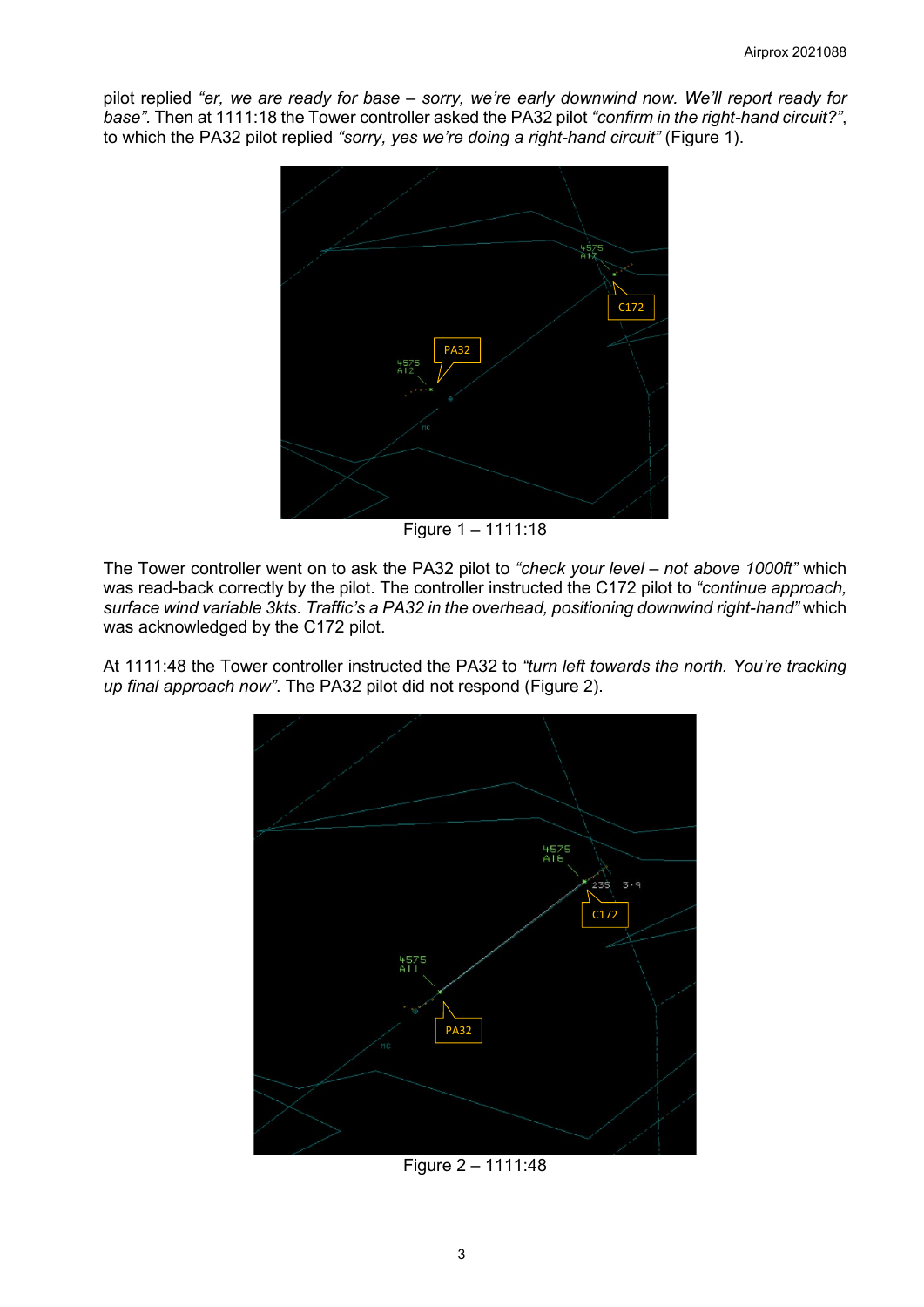At 1111:55 the controller repeated the instruction to the PA32 pilot *"turn left immediately towards the north*", to which the PA32 pilot replied, *"sorry, say again".* The controller repeated the instruction for the third time *"I say again, turn left north immediately, traffic inbound on the ILS on final",* to which the PA32 pilot replied, *"turning left"* (Figure 3).



Figure 3 – 1112:10

The controller then advised the C172 pilot, at 1112:18 *"that PA32 now on the crosswind leg northbound",* to which the C172 pilot replied *"yep, we've got him sir – thanks"* (Figure 4).



Figure 4 – 1112:20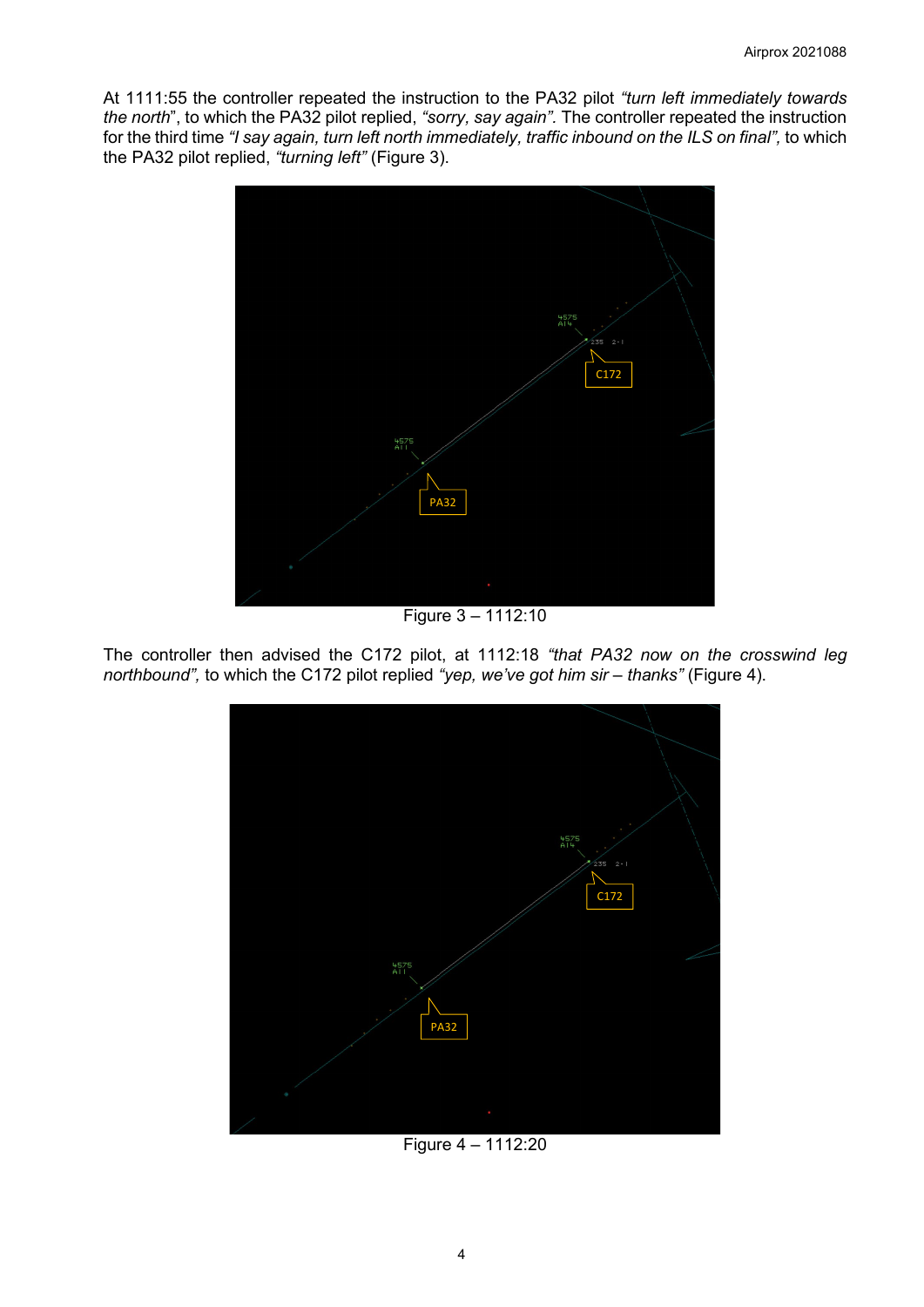Then at 1112:25 the PA32 pilot advised *"we'll be turning towards Burnham"*, to which the controller responded, "*no you won't. Continue north until instructed"*, which was acknowledged by the PA32 pilot.

CPA occurred at 1112:39 with the aircraft separated by 0.7NM laterally and 200ft vertically, with the PA32 already in a turn away from final approach to the north (Figure 5).



Figure 5 – CPA 1112:39

ATSI had access to reports from both pilots and the Southend Tower controller, together with the Southend RTF recordings and the unit investigation report from Southend ATC. Screenshots have been taken from area radar replay and do not represent the picture available to the Southend controller(s) on the day.

The pilot of the C172 was instructing a student in simulated IMC conditions and had been maintaining a visual look-out from the cockpit. They were aware of the presence of the PA32 and after having been given updated Traffic Information by the Tower controller, reported spotting the PA32 *"as the aircraft indeed flew in front of us some distance away and proceeded in a southerly*  (sic) *direction".*

The pilot of the PA32 made a number of negative statements in their report with regards to the conduct of both Southend ATC and the C172 pilot, none of which are supported by analysis of the radar and RTF replays by ATSI.

The Southend controller's report was a statement of fact and did not add anything further to the event other than opine that the presentation of the two aircraft gave them cause to believe that this was an Airprox. Traffic Information passed by both Southend Director and Tower controllers and the instruction to the PA32 pilot to turn to the north were all issued in a timely manner. The ATC unit investigation report noted that the Tower controller had maintained visual contact with both aircraft and been alerted to the potential confliction. They did not remember referring to the Aerodrome Traffic Monitor to ascertain exact aircraft levels but believed that sending the C172 around might have exacerbated the situation.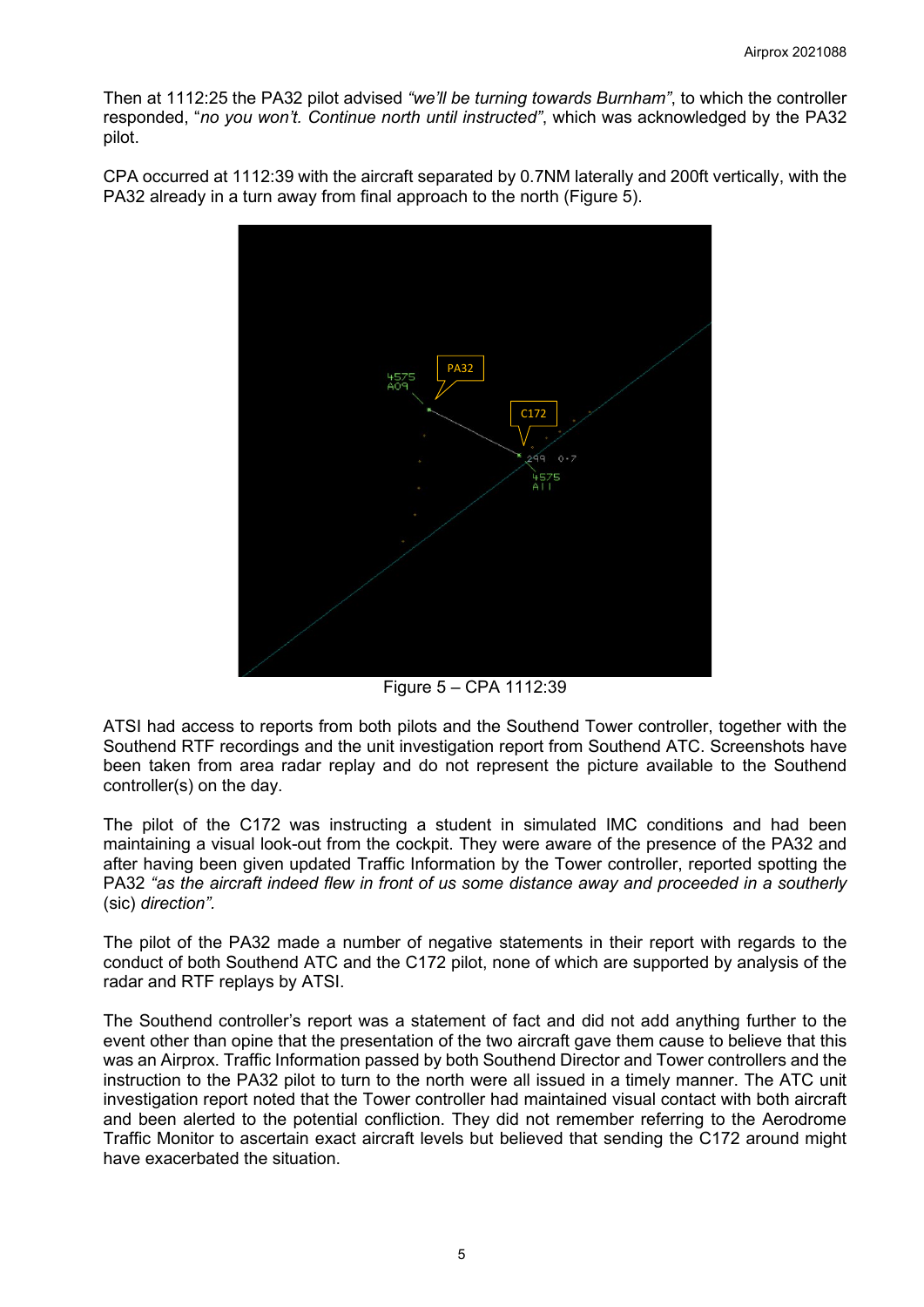The pilot of the PA32 on more than one occasion, did not fully readback instructions and information passed by Southend ATC, although this was not always challenged by ATC. They also did not respond to the first instruction to continue approach after having reported on long final. Finally, it took three attempts by ATC before the PA32 pilot responded to the instruction to turn to the north and away from final approach, up which they had been flying, directly towards the inbound C172.

The pilot of the PA32 did not comply with ATC instructions to fly a right-hand circuit, and to remain *"not above"* 1000ft altitude. The pilot flew the aircraft through the overhead and up final approach into confliction with the opposite direction C172. Both the traffic avoidance advice issued by the tower controller, and the sighting of the PA32 by the pilot of the C172 after having received updated Traffic Information contributed to deconflicting both aircraft.

CAP493 Manual of Air Traffic Services Section 2 Chapter 1 states:

*2.1 Aerodrome Control shall issue information and instructions to aircraft under its control to achieve a safe, orderly and expeditious flow of air traffic with the objective of:*

- *(1) Preventing collisions between:*
	- *(a) aircraft flying in, and in the vicinity of, the ATZ;*
- *(b) aircraft taking-off and landing.*

*Note: Aerodrome Control is not solely responsible for the prevention of collisions. Pilots and vehicle drivers must also fulfil their own responsibilities in accordance with R of A Regulations*

## **UKAB Secretariat**

The C172 and PA32 pilots shared an equal responsibility for collision avoidance and not to operate in such proximity to other aircraft as to create a collision hazard.<sup>[1](#page-5-0)</sup> An aircraft operated on or in the vicinity of an aerodrome shall conform with or avoid the pattern of traffic formed by other aircraft in operation.[2](#page-5-1)

#### **Summary**

An Airprox was reported when a C172 and a PA32 flew into proximity at Southend Airport at 1112Z on Sunday 13<sup>th</sup> June 2021. The C172 pilot was operating under IFR in VMC and the PA32 pilot was VFR in VMC, both pilots in receipt of an Aerodrome Control Service from Southend.

## **PART B: SUMMARY OF THE BOARD'S DISCUSSIONS**

Information available consisted of reports from both pilots, radar photographs/video recordings and reports from the appropriate operating authorities. Relevant contributory factors mentioned during the Board's discussions are highlighted within the text in bold, with the numbers referring to the Contributory Factors table displayed in Part C.

The Board first considered the actions of the PA32 pilot. They had been given a clearance limit of not above 1000ft, which they climbed above (**CF1**). They then flew an irregular downwind pattern which put them into a direct confliction with the C172 which was on final approach and ahead of them in the circuit (**CF2 & 3**). When they were instructed to turn north, the PA32 pilot either did not hear the transmission or did not assimilate it (**CF6 & 8**), either way they did not turn as instructed, according to the controller's initial call, and it was only with subsequent calls that they did eventually initiate the turn. The geometry of the instance was such that the PA32 pilot should have given way to the C172, they did not do this and members could only surmise that they had not been able to assimilate the Traffic Information (concerning the emerging conflict with the C172) that was being passed to them (**CF4**). The PA32 pilot could have used this information to cue their lookout and hence visually acquire the C172 earlier, however it seemed apparent that they did not see the other aircraft until a late stage (**CF10**). Some members wondered if the PA32 pilot was familiar with flying in a visual circuit with full Aerodrome Control as it seemed that they were reluctant to adhere to the controller's instructions (**CF5**). Members agreed that the PA32 pilot could not have maintained full situational awareness for this portion of their

<span id="page-5-0"></span><sup>1</sup> (UK) SERA.3205 Proximity.

<span id="page-5-1"></span> $2$  (UK) SERA.3225 Operation on and in the Vicinity of an Aerodrome.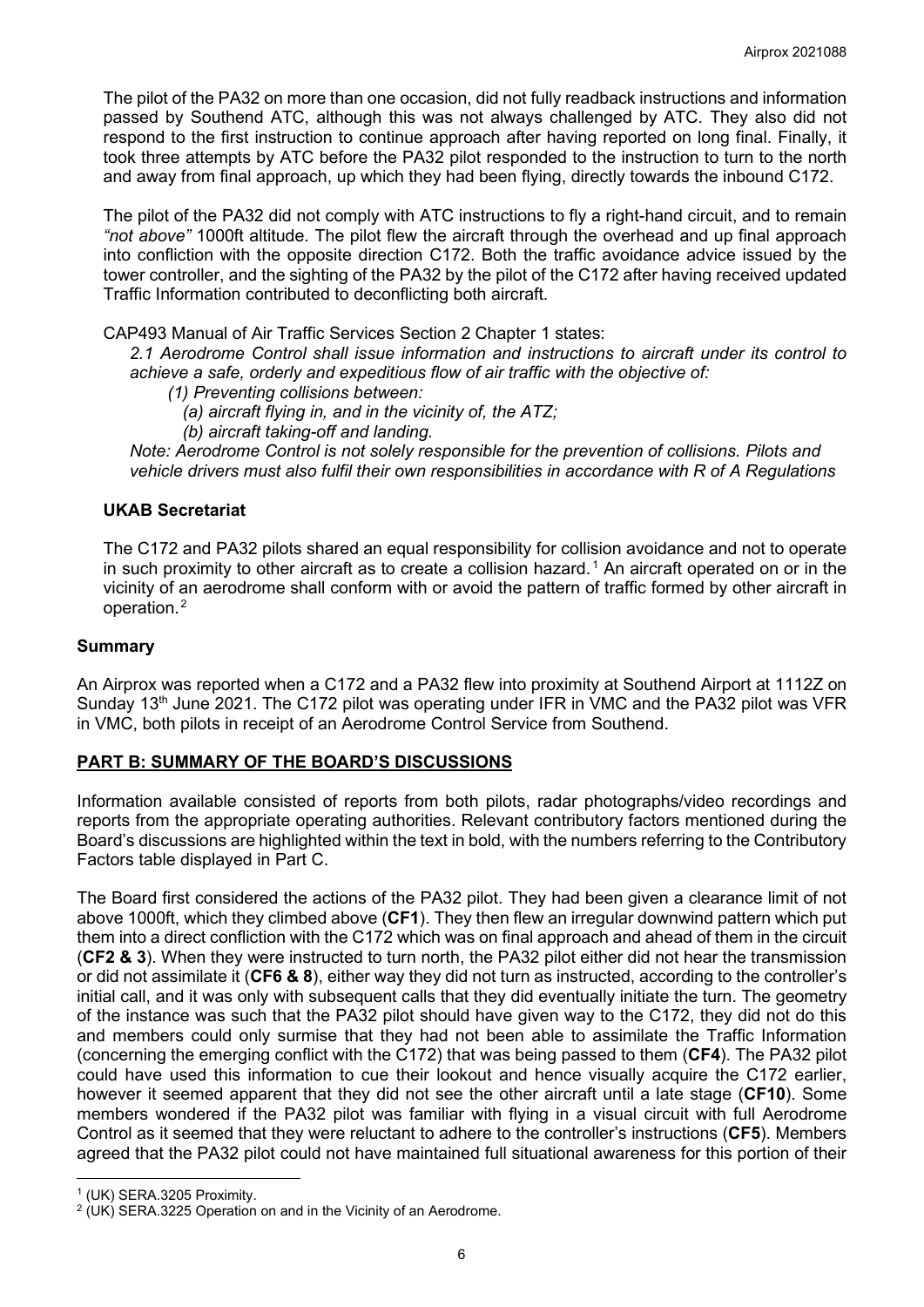flight (**CF7**) which, notwithstanding their responsibility to act on the information contained in the transmissions from the controller, resulted in a likely misappreciation of the C172's position and their duty to safely avoid it.

The Board then turned to the actions of the C172 pilot. They had been passed Traffic Information from the Southend controller and reported visual with the PA32. The C172 was equipped with SkyEcho but the pilot did not report receiving any warnings concerning the PA32 (**CF9**), Board members wondered why there was warning was reported as it could have been expected to alert; some thought it might be that, because the pilot had reported visual, they had not registered (or needed to register) information from their SkyEcho. Additionally members noted that any information received EC would have been supplementary as they were visual with the traffic in good time.

The Board then looked at the actions of the Southend controller. They had identified the PA32 pilot's track conflicting with the C172 inbound and, after passing Traffic Information to both aircraft, made repeated attempts to ensure the PA32 pilot 's flight path was altered to increase the separation between the aircraft despite the PA32 pilot not turning when first instructed.

Finally, the Board considered the risk involved in this Airprox. The Southend controller had passed Traffic information to the C172 pilot and they had seen the PA32. As such, the Board determined that there was no risk of collision, but they considered that safety had been degraded and consequently, the Board assigned a Risk Category C to this Airprox.

## **PART C: ASSESSMENT OF CONTRIBUTORY FACTORS AND RISK**

Contributory Factors:

|                | 2021088                                                     |                                                                |                                                                                                                      |                                                                                          |  |
|----------------|-------------------------------------------------------------|----------------------------------------------------------------|----------------------------------------------------------------------------------------------------------------------|------------------------------------------------------------------------------------------|--|
| <b>CF</b>      | Factor                                                      | <b>Description</b>                                             | <b>ECCAIRS Amplification</b>                                                                                         | <b>UKAB Amplification</b>                                                                |  |
|                | <b>Flight Elements</b>                                      |                                                                |                                                                                                                      |                                                                                          |  |
|                | • Regulations, Processes, Procedures and Compliance         |                                                                |                                                                                                                      |                                                                                          |  |
| $\mathbf{1}$   | Human<br>Factors                                            | • Flight Crew ATC Clearance<br>Deviation                       | An event involving a deviation from an<br>air traffic control clearance.                                             |                                                                                          |  |
| $\overline{2}$ | Human<br>Factors                                            | • Use of policy/Procedures                                     | Events involving the use of the relevant<br>policy or procedures by flight crew                                      | Regulations and/or procedures<br>not complied with                                       |  |
|                |                                                             | <b>. Tactical Planning and Execution</b>                       |                                                                                                                      |                                                                                          |  |
| 3              | Human<br>Factors                                            | • Action Performed Incorrectly                                 | Events involving flight crew performing<br>the selected action incorrectly                                           | Incorrect or ineffective<br>execution                                                    |  |
| 4              | Human<br>Factors                                            | • Monitoring of Environment                                    | Events involving flight crew not to<br>appropriately monitoring the<br>environment                                   | Did not avoid/conform with the<br>pattern of traffic already formed                      |  |
|                |                                                             | • Situational Awareness of the Conflicting Aircraft and Action |                                                                                                                      |                                                                                          |  |
| 5              | Human<br>Factors                                            | • Flight crew response to<br>communications                    | An event related to the flight crew<br>taking the incorrect action following<br>communication                        |                                                                                          |  |
| 6              | Human<br>Factors                                            | • Monitoring of<br>Communications                              | Events involving flight crew that did not<br>appropriately monitor communications                                    |                                                                                          |  |
| 7              | Contextual                                                  | • Situational Awareness and<br><b>Sensory Events</b>           | Events involving a flight crew's<br>awareness and perception of situations                                           | Pilot had no, late or only<br>generic, Situational Awareness                             |  |
| 8              | Human<br>Factors                                            | Understanding/Comprehension                                    | Events involving flight crew that did not<br>understand or comprehend a situation<br>or instruction                  | Pilot did not assimilate conflict<br>information                                         |  |
|                | <b>• Electronic Warning System Operation and Compliance</b> |                                                                |                                                                                                                      |                                                                                          |  |
| 9              | Human<br>Factors                                            | • Response to Warning System                                   | An event involving the incorrect<br>response of flight crew following the<br>operation of an aircraft warning system | CWS misinterpreted, not<br>optimally actioned or CWS alert<br>expected but none reported |  |
|                | • See and Avoid                                             |                                                                |                                                                                                                      |                                                                                          |  |
| 10             | Human<br>Factors                                            | • Monitoring of Other Aircraft                                 | Events involving flight crew not fully<br>monitoring another aircraft                                                | Non-sighting or effectively a<br>non-sighting by one or both<br>pilots                   |  |